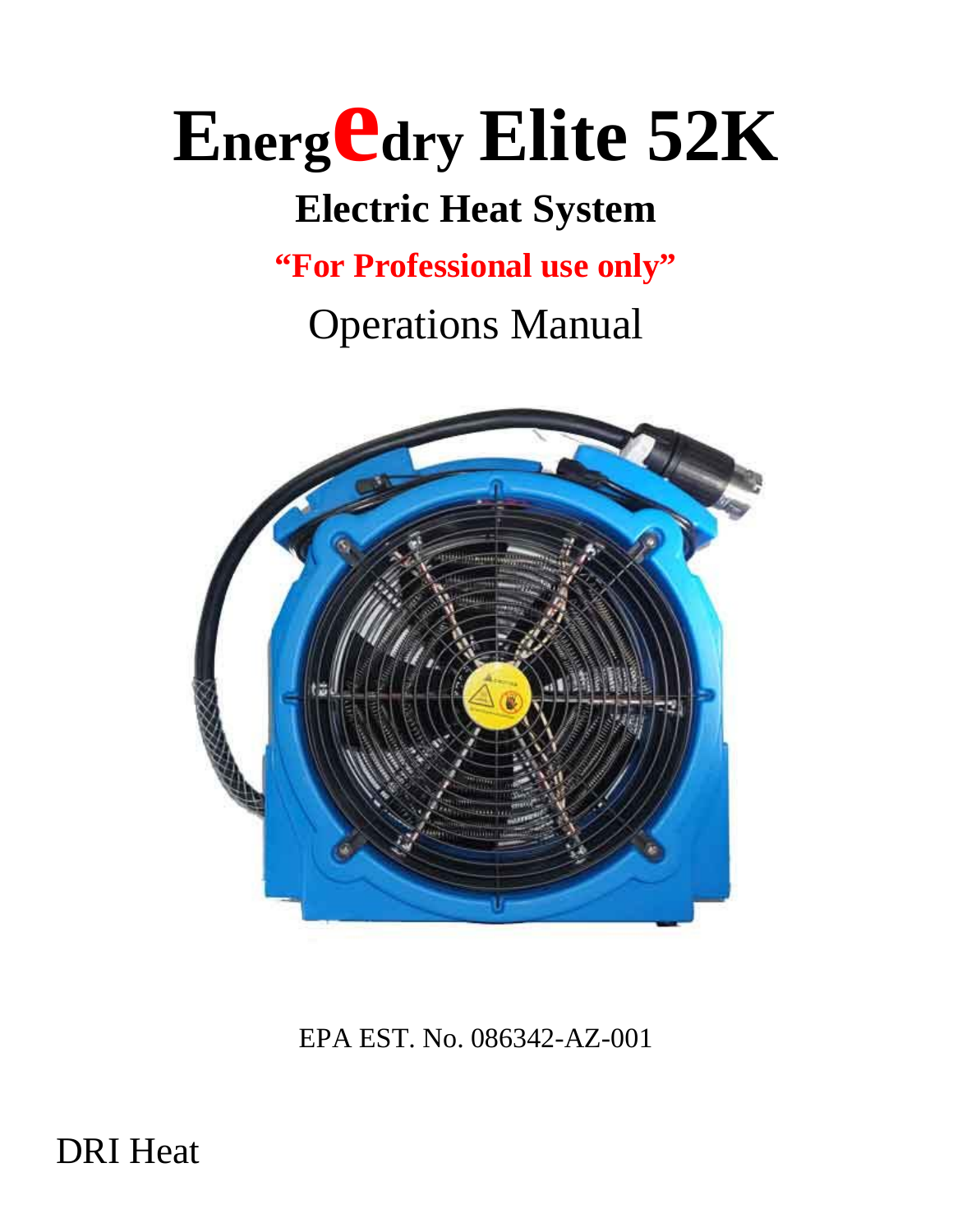### **<sup>E</sup>nergedry Elite 52K Safety Page**

Read this owner's manual carefully before using your Eliminator

#### Caution: Always use a licensed electrician when connecting your 52K

Commercial buildings can have more than one ground. Have an electrician inspect and advise on setting up the 52K in commercial buildings. Never connect the fan or heater elements to different grounds.

Never use the Elite 52K conditions exceeding 140F degrees.

Never set the Thermostat control to higher than 140F degrees.

Always check building circuits for proper grounding before plugging in your Eliminator.

Never drop or bounce the Elite 52K. Internal damage may occur.

Never clean or service the Elite 52K while plugged into a live electrical power source.

Never operate the Elite 52K in standing water.

Always wear rubber gloves and boots when operating the Eliminator in damp conditions.

Never operate the Elite 52K unless all panels and guards are in place and properly secured.

Always keep the air inlet & outlet clear of any obstructions and loose material.

Never operate the Elite 52K without the fan on.

Never operate the Elite 52K with loose cord connection or damaged power cord(s).

Never connect power from different buildings to the Eliminator.

**Warning:** Ignoring these safety precautions may result in personal injury.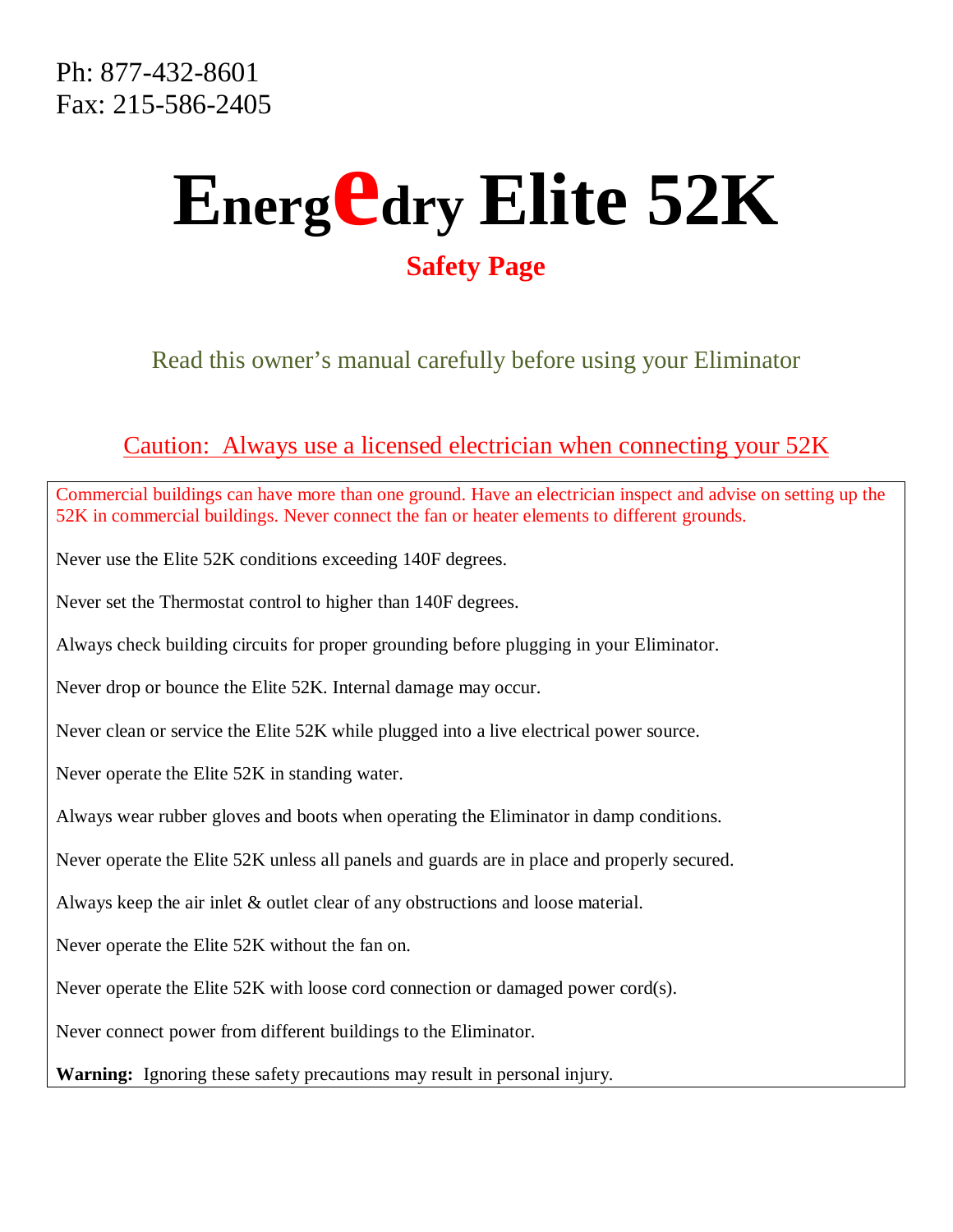#### **K & J Representatives, LLC 2 Year Limited Warranty "For Professional use only"**

**Warrantor:** K & J Representatives, LLC, 6677 Inter Cal Way, Prescott, AZ 86301. Telephone: 602-723- 2534, Fax: 928-277-8123

**Who is Covered:** This warranty extends to the original end-user and may not be assigned or transferred.

**Warranty Period:** The term of the warranty coverage from the date of purchase is:

1 years on the housing

1 year on parts and labor

**Warranty Coverage:** K & J Representatives, LLC warrants that, for one (1) year, the Eliminator 52K manufactured by K & J Representatives, LLC will operate free from defects in material or workmanship, or K & J Representatives, LLC, at its option, will repair or replace the defective part(s), free of charge.

K & J Representatives, LLC further warrants that for a period of two (2) years, the housing of the Eliminator 52K manufactured by K & J Representatives, LLC will be free from defects in material or workmanship, K & J Representatives, LLC will repair or replace the defective part(s), providing that all labor and shipping costs for the defective part(s) shall be borne by the end-user.

This warranty **does not** cover any defect, malfunction, etc… resulting from improper operation, lack of maintenance, freezing, corrosion from chemicals, condensation, tampering, modification, unauthorized or improper repair, accident, acts of nature, shipping after you receive the Eliminator 52K, or normal wear to items such as power cords, plug adaptors or other items which require replacement resulting from normal usage.

**End-User Responsibilities:** Warranty service must be performed by a firm or Individual authorized by K & J Representatives, LLC. The end-user must contact K & J Representatives, LLC at the above location. K & J Representatives, LLC will arrange for covered warranty service. All covered warranty service will be arranged during normal business hours.

**Limitations and Exclusions:** If any part of the Elite 52K manufactured by K & J Representatives, LLC is repaired or replaced as covered warranty, the new part shall be warranted only for the remainder of the original warranty period of the Elite 52K.

Upon expiration of the written warranty applicable to the K  $\&$  J Representatives, LLC Eliminator 52K or any part thereof, all other warranties implied by law, including merchantability and fitness for a particular purpose, shall also expire. All warranties made by K & J Representatives, LLC are set forth herein, and no claim may be made against K & J Representatives, LLC on any oral warranty. In no event shall K & J Representatives, LLC, in connection with the sale, operation, repair or replacement of any K & J Representatives, LLC device or part thereof be liable under any legal theory for any special, indirect or consequential damages including without limitation water damage, lost profits, delay, or loss of use or damage to any real or personal property.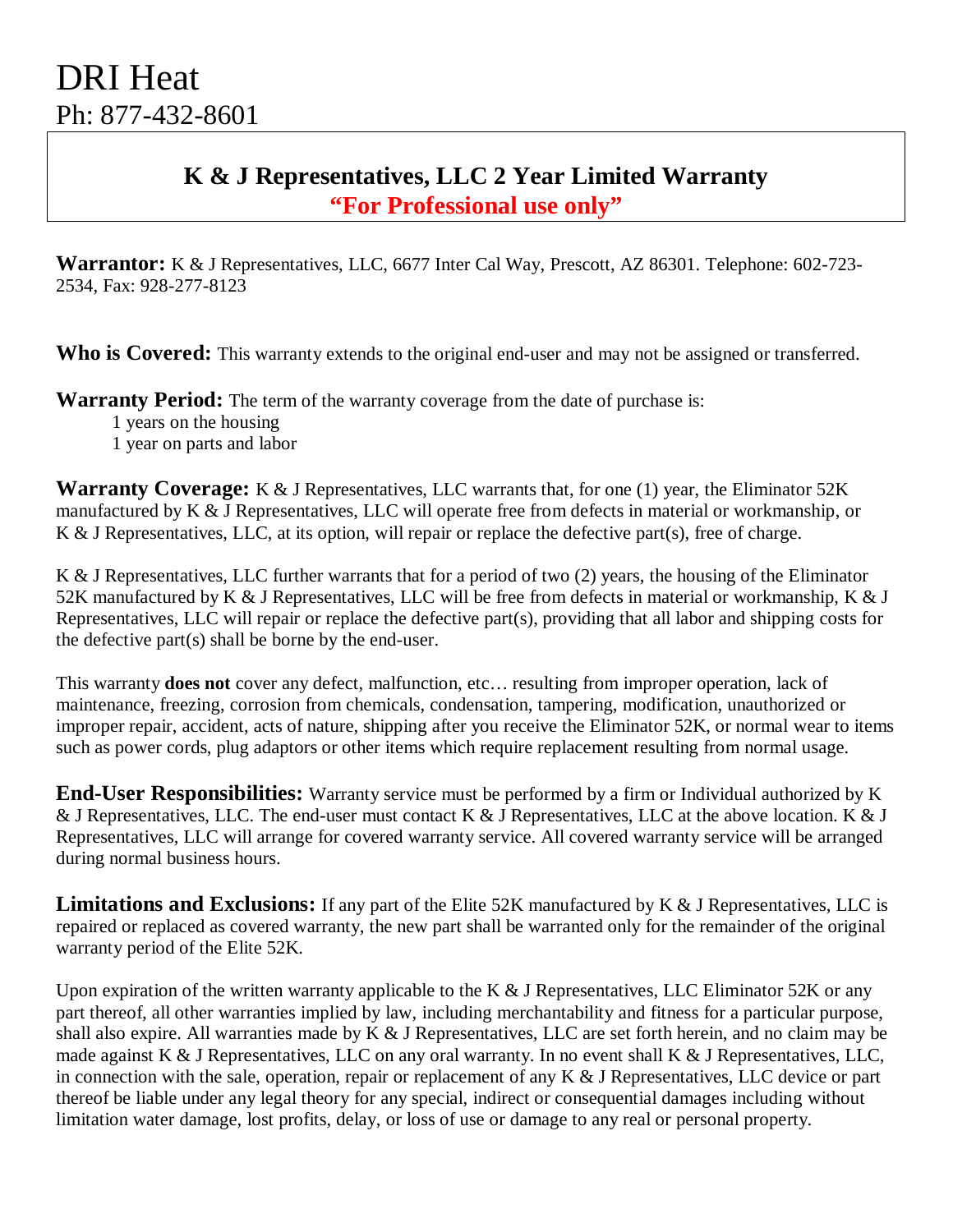Legal Rights: This warranty gives you specific legal rights, and you may also have other rights which vary from State to State.

# **<sup>E</sup>nergedry Elite 52K**

#### **Operating Your Elite 52K**

Unpack & inspect your Elite 52K for damage – Do not use if damaged. Check all heating elements to make sure everything works and nothing was damaged from shipping. If damaged from shipping do not use and contact us immediately at 602-723-2534.

Your Elite 52K has one (1) cord for the fan that operates at 1.8 amps using only 120 volt. This is wrapped around the unit. There are two (2) 240 volt plug-ins for the heat elements located one per side on the Elite 52K. One (1) heating element is 24 amps at 240 volt and you need a minimum circuit of 30 amps at 240 volt to operate this heating element. #10 gauge cable can be used up to fifty (50). The other plug-in is a heating element that is 40 amps at 240 volt and you need a minimum circuit of 50 amps at 240 volt to operate this heating element. #8 gauge cable can be used for this heating element up to fifty (50) feet. Running longer power cords will require larger gauge cable.

You must have the cord that controls the fan plugged in or the unit will not operate. None of the heating elements will turn on if the fan is not on. If you block the inlet or the outlet of the unit, the heating elements will shut-off or will not turn on. This safety feature insures that proper minimum airflow must be maintained so the heating elements do not overheat.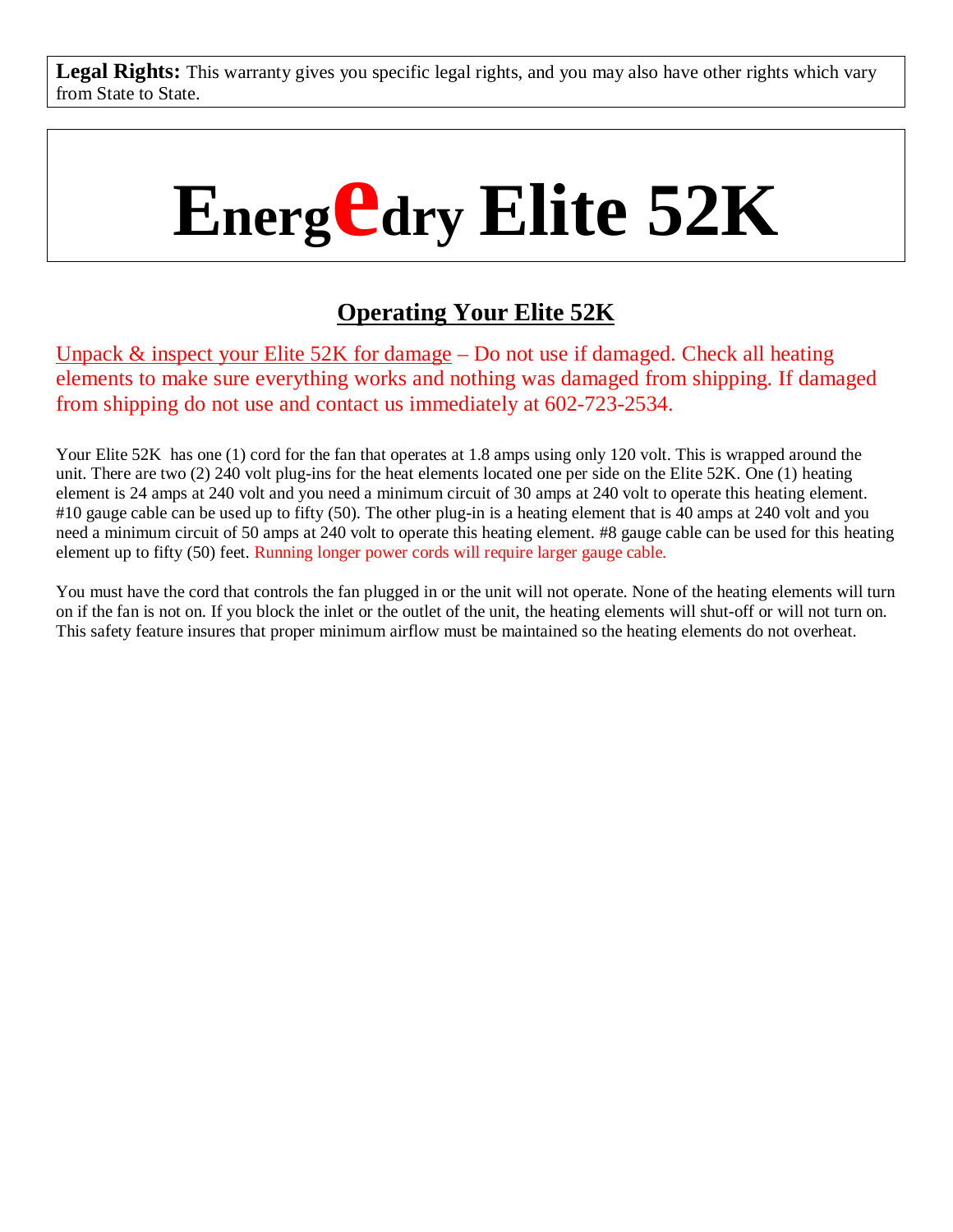#### Elite 52K



#### Temperature Controller

#### Temperature Controllers

Your Elite 52K comes with a state of the art digital temperature controllers built into the unit. There are 3 temperature controller. One 50amp and one 30 amp. The view panel is on the top of the Elite 52K and will allow you to adjust the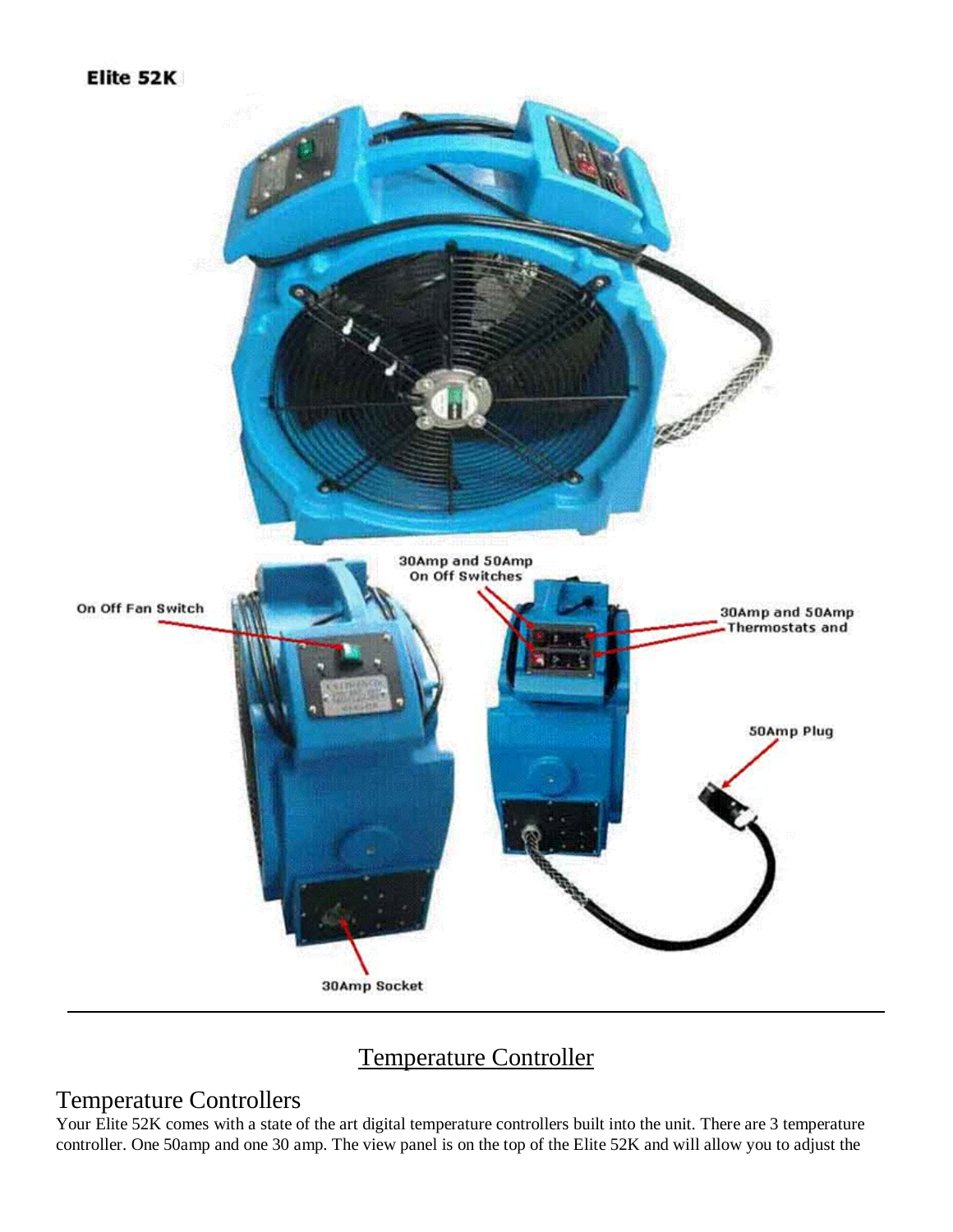temperature controller. The controllers are preset to 132F and requires no need for adjustment to use your Elite 52K unless you want to change the temperature settings.

To change the temperature setting; press the set button and then use the up and down arrows to set your desired temperature. The controller is set so you cannot turn the high temperature setting above 140F.

#### Elite 52K Amps/Watts/Voltage

| Description | Amps                                                                          | Watts                          | Voltage   |
|-------------|-------------------------------------------------------------------------------|--------------------------------|-----------|
| Elite 52K   | 24 Amp 240VAC (30 Amp)<br>40 Amp 240VAC (50 Amp)<br>1.8 Amps 120VAC Air Mover | 15,360/Both<br><b>Circuits</b> | $240$ VAC |

#### Best Practices for Heating rooms

- 1. Always try to seal the room(s) from escaping heat. Especially HVAC vents, lights, bathroom exhaust fans, bottoms of doors, wall air-conditioners, etc… Cover windows pane with blankets or equivalent to minimize loss of energy from cold windows.
- 2. Remove items that you would not leave in your car on a hot sunny summer day. Candles, lighters, many foods, candies, etc…
- 3. Unplug all electrical items and do not place electrical items directly in front of the heater. Electrical items are rated for higher temperatures than you are heating, just avoid the direct heat coming out of the heater.
- 4. It is best to bag clothes, sheets, etc… and run in the clothes dryer for 20 minutes on high. Never leave clothes laying on the floor or other surfaces or they will act as an insulator and it will be difficult to heat under them sufficiently.
- 5. Open all drawers and separate all items so hot air can get everywhere easily.
- 6. Stand or block box spring and mattress' so hot air can contact all sides.
- 7. Place all fans blowing in the same direction along the walls in the area you are heating to circulate the hot air into every nook and cranny. If possible place at least one fan per wall. Turn on fans to ensure air movement is sufficient. Add more fans if it does not feel like a whirl wind (tornado type effect).
- 8. Place heater(s) so that the air is being immediately swept up by the fans and the hot air coming directly out of the heater is not directly hitting any furniture or building materials before being blown about by the fans.
- 9. Use no less than 1 heater for every 700sf in a normal room of ceiling height of 9' or less for maximum performance. You can never have too much equipment, only not enough.